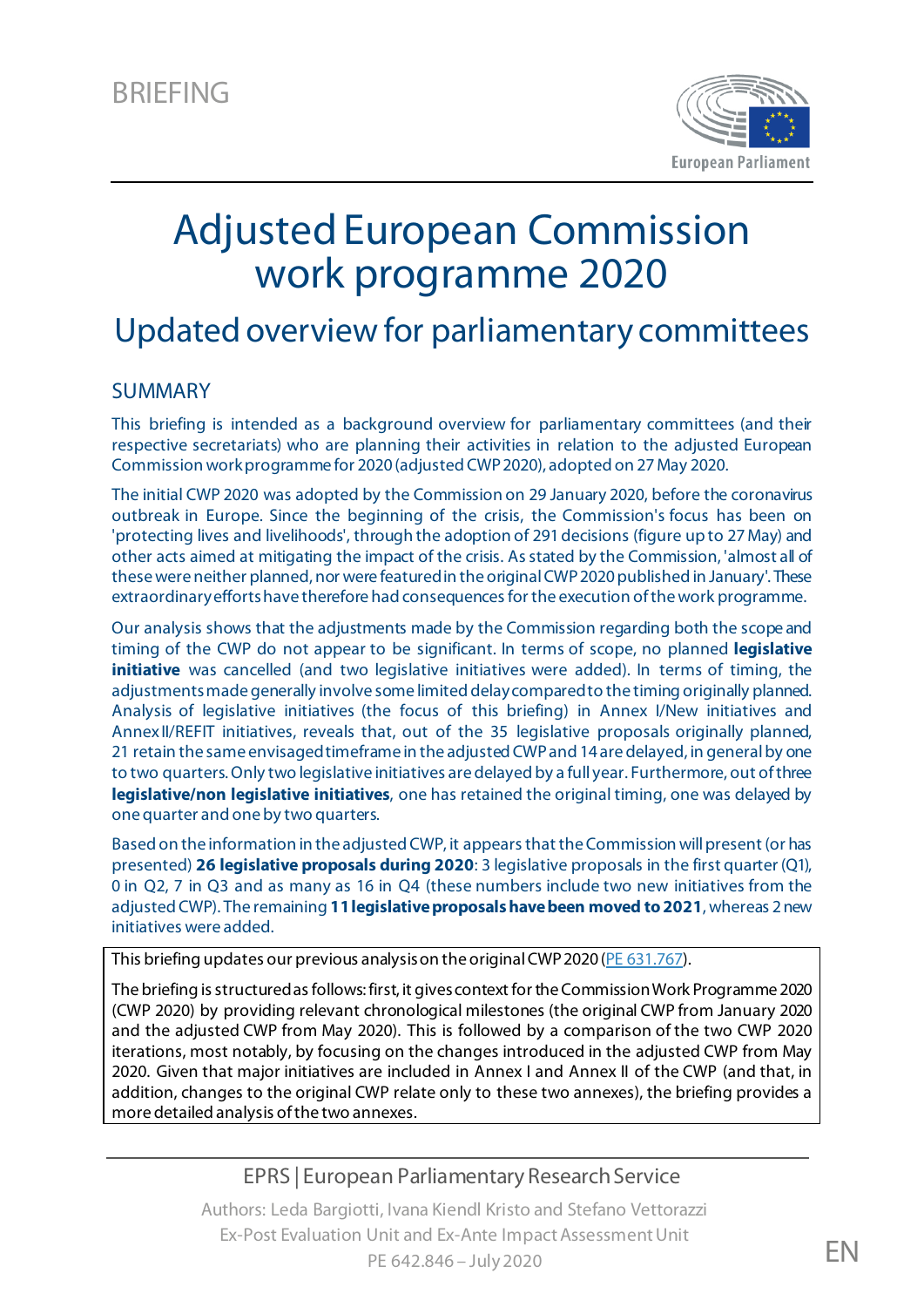As indicated above, most of the changes in the adjusted CWP relate to some (generally slight) delays in the envisaged date for legislative proposals – these are considered in some detail further in the briefing.

Finally, the briefing includes information on two types of European Parliamentary Research Service (EPRS) publications which might be of interest to relevant committees (and their respective secretariats) in their consideration of the upcoming legislative proposals. These are: Initial Appraisals of Commission Impact Assessments (provided by the Ex-Ante Impact Assessment Unit, IMPA) and Implementation Appraisals (provided by the Ex-Post Evaluation Unit, EVAL).

Last but not least, the Annex to this briefing contains an overview of legislative initiatives included in the adjusted CWP 2020. Each initiative includes the following information: a) whether the initiative is 'new initiative' (Annex I) or a 'REFIT initiative' (Annex II); b) committee concerned (note that this is a very tentative indication and subject to change); c) timing of the initiative, including where relevant, the original CWP timing and the adjusted CWP timing; d) assumed type of initiative; and e) information on whether an impact assessment is planned or not.

# Two versions of the 2020 Commission work programme

The European Commission initially presented its CWP 2020 [\(COM\(2020\)](https://eur-lex.europa.eu/legal-content/EN/TXT/?uri=CELEX:52020DC0037) 37) on 29 January 2020, under the title: 'A Union that strives for more'. The CWP sets out a targeted agenda to implement the [six priorities](https://ec.europa.eu/info/strategy/priorities-2019-2024) for 2019-2024, originally presented in President von der Leyen's political quidelines and the key initiatives that support them. The six priorities are:

- **A** European Green Deal;
- $\blacktriangleright$  An economy that works for people;
- $\blacktriangleright$  A Europe fit for the digital age;
- $\blacktriangleright$  Promoting our European way of life;
- **A** stronger Europe in the world; and
- $\blacktriangleright$  A new push for European democracy.

The Commission presented the CWP 2020 in the form of a [communication](https://eur-lex.europa.eu/legal-content/EN/TXT/?uri=CELEX:52020DC0037), with five annexes providing greater detail on the Commission's legislative and non-legislative intentions for 2020. The communication is structured according to the six priorities and focuses on the priorities for the European Parliament and those in the [European Council's Strategic Agenda for 2019-2024.](https://www.consilium.europa.eu/en/eu-strategic-agenda-2019-2024/) The work programme focuses particularly on the opportunities that can be generated by 'the twin ecological and digital transition'. According to the CWP 2020, the UN [Sustainable Development Goals](https://www.un.org/sustainabledevelopment/sustainable-development-goals/) will be placed at the centre of EU policy-making.

Underlining its strong commitment to strengthen its special relationship with the European Parliament, the Commission supports a right of initiative for the Parliament. It envisages that Better [Regulation](https://ec.europa.eu/info/law/law-making-process/planning-and-proposing-law/better-regulation-why-and-how_en) will continue to be the main tool for designing and evaluating EU policies and laws and will draw on the benefits of strategic foresight for the design and implementation of policies in the years to come. Interestingly, the CWP 2020 explicitly refers to the application of a 'one in, one out' approach (although it does not provide any further explanation). [1](#page-12-0)

In terms of the **number of legislative initiatives** (which are in the focus of this briefing), the **original CWP 2020 envisaged a total of 35 proposals for legislative acts**: 25 legislative acts (new initiatives, presented in Annex I) and a further 10 legislative initiatives (REFIT initiatives, essentially revisions of existing legislation, presented in Annex II). The timing of the initiatives was skewed towards the end of year, with 2 legislative initiatives envisaged for Q1 2020, 3 for Q2, 8 for Q3 and as many as 22 legislative initiatives envisaged for Q4 2020.

In terms of the **overall tone**, the original CWP, designed before the Covid-19 crisis, presented an optimistic prospect for the future – '[a]fter years of crisis management, Europe [could] now look forward again'. The Commission noted that the Europe's economy was 'now growing for the seventh consecutive year' and predicted such a trend 'to continue this year and next.'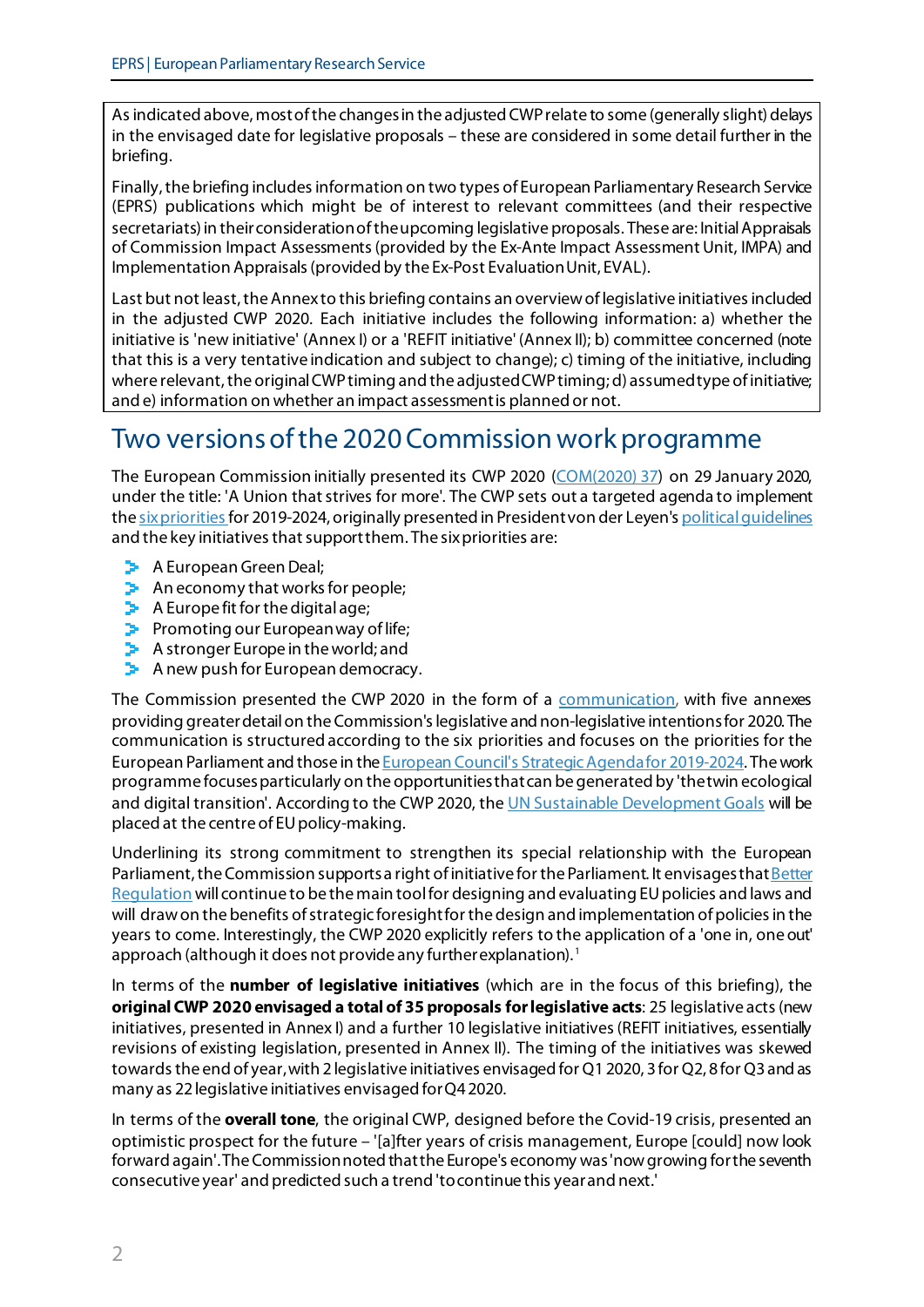## Covid-19 forces the Commission to focus on crisis management efforts

The Covid-19 outbreak in Europe forced the Commission to refocus, on 'protecting lives and livelihoods'. The Commission adopted many decisions and other acts in response to the crisis (291 acts as reported on 27 May). It goes without saying that the Commission's extraordinary efforts in tackling theCovid-19 pandemic have had consequences on the execution of its work programme planned before the pandemic, resulting in the adjusted work programme for 2020 [\(COM\(2020\)](https://ec.europa.eu/info/sites/info/files/cwp-2020-adjusted_en.pdf) 440). This revision of the original CWP, initially planned for 29 April, was presented on 27 May 2020, together with the revise[d Multiannual Financial Framework](https://ec.europa.eu/info/strategy/eu-budget/eu-long-term-budget/2021-2027_en)(MFF) and th[e Recovery Plan](https://ec.europa.eu/info/live-work-travel-eu/health/coronavirus-response/recovery-plan-europe_en) for Europe.

### Adjustments neither affect the scope nor greatly delay timing of the initiatives

The Commission's adjustments in terms of both the CWP's scope and timing do not appear to be significant. In terms of scope, **no planned initiative was cancelled** (and two legislative initiatives were added). In terms oftiming, the adjustments made generally involve **some delay compared to the timing originally planned** – usually by one to two quarters

Of the **25 originally planned legislative initiatives from Annex I**, as many as **15 retain their original timing**, while 4 initiatives have been delayed by 1 quarter and 4 by 2 quarters. Furthermore, two of the legislative initiatives from Annex Ihave already been adopted at the time of drafting this paper (European Climate Law on 4 March and Just Transition Fund on 14 January 2020).

As for the **10 legislative initiatives from Annex II** that were originally planned for 2020, **6 have been delayed to 2021**. Notably, the biggest delay across the adjusted CWP pertains to two Annex II initiatives (review of Directive 2002/65/EC on the distance marketing of consumer financial services, and Uniform rounding rules), which have been delayed for a full year (from Q4 2020 to Q4 2021).

The Commission indicates that those initiatives that are essential or support the immediate recovery would be adopted as planned in the initial CWP 2020. These include: the strategy for sustainable and smart mobility, the renovation wave strategy, the strategy for smart sector integration, the digital services act, the reinforcing of the youth guarantee, and the white paper on an instrument on foreign subsidies. In addition, the Commission communication states that a certain number of urgent major initiatives delayed by the pandemic (the new pact on migration or the updated skills agenda for Europe), will be adopted 'as swiftly as possible', while others will be delayed until later in the year or to early 2021, in order to make sure they 'can be well prepared and consulted on'.

The adjusted CWP 2020 has also enabled the Commission to reiterate the importance of the **Better Regulation** principles, which, in the Commission's words 'must continue to be at the heart of our law-making'. In this regard, the Commission confirmed that its communication on Better Regulation would be presented in Q4 2020 (originally envisaged for Q2 2020).

In addition, in its communication on the adjusted CWP, the Commission announced that:

- It is setting up the **fit-for-future** platform (F4F), with a view to involving stakeholders and all levels of government in simplifying and modernising EU legislation, as 'the crisis also strengthens the need to alleviate unnecessary regulatory burden at a time when Europe is set to kick-start its economy'. The platform wa[s launched on 11 May,](https://ec.europa.eu/commission/presscorner/detail/en/IP_20_832) and its [website](https://ec.europa.eu/info/law/law-making-process/evaluating-and-improving-existing-laws/refit-making-eu-law-simpler-and-less-costly/fit-future-platform-f4f_en) is already online;
- It intends to expand **public consultations and feedback** opportunities for initiatives to be delivered in 2020 or early next year, as 'the Covid-19 related crisis has made it harder for European citizens to have their say'. Where possible, the consultation period would be extended by up to an additional six weeks, while public consultations would not be launched at this stage for initiatives rescheduled for a later date, unless duly justified;
- The first **annual strategic foresight report**, envisaged to be presented in Q3 2020, intends to take the impact of the public health crisis on major trends and policy responses into account. In line with the EU recovery plan, the report would give 'special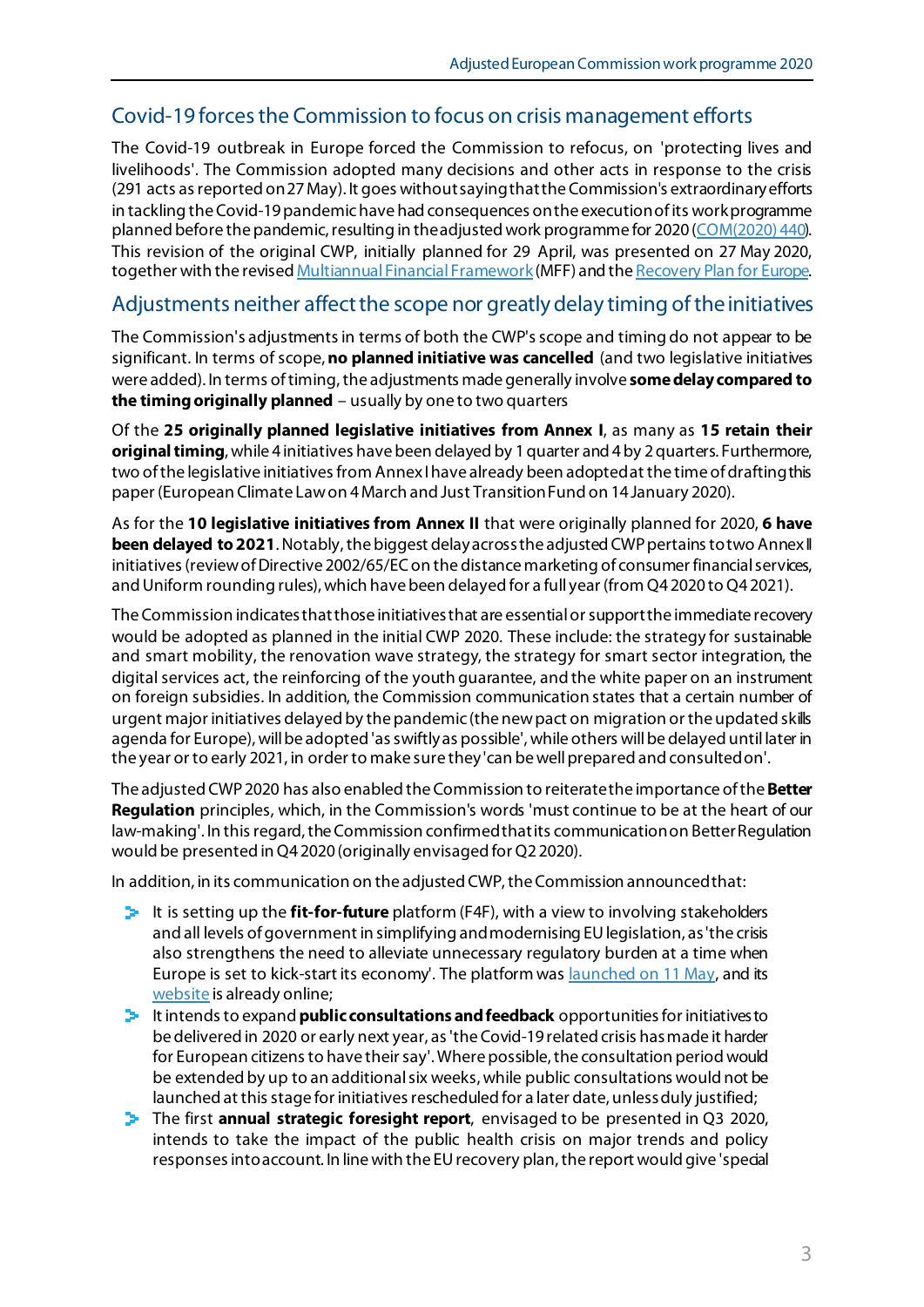attention to the need for the EU and its Member States to build up its resilience towards present and future systemic shocks, such as the Covid-19 crisis'.

The communication also states that 'the recovery will need strong policy direction, as well as investment', as outlined in the Commission communication on the EUrecovery plan, and that 'this will be further reflected with new proposals mentioned in the Commission's Letter of Intent to the European Parliament and Council on the occasion of President von der Leyen's **State of the Union address in September 2020**'; these would then feature in the CWP 2021, to be adopted in October.

# Annexes to the adjusted Commission work programme 2020

The Commission's original communication on the CWP 2020 includes **five annexes**. The adjusted CWP retains this structure, and makes adjustments only to the initiatives from Annex I (new initiatives) and Annex II (REFIT initiatives).

The table below gives an **overview of the Commission initiatives from the adjusted CWP 2020**. These include legislative, non-legislative, combined (i.e. a mix of legislative and non-legislative measures), and 'unknown' types of initiative. The initiatives are usually clustered in **'dossiers' indicating the policy objective of several initiatives**. As an example, the European Green Deal 'dossier' contains one legislative and two non-legislative initiatives.

| Annex                                           | <b>Dossiers</b> | <b>Dossierfiles</b>                                                                                                                                                                                                              |
|-------------------------------------------------|-----------------|----------------------------------------------------------------------------------------------------------------------------------------------------------------------------------------------------------------------------------|
| <b>Annex I: New initiatives</b>                 |                 | 27 new legislative initiatives (25 from the original CWP and<br>2 added initiatives)<br>43 dossiers 3 legislative and non-legislative initiatives<br>65 non-legislative initiatives<br>1 unknown type of initiative <sup>2</sup> |
| <b>Annex II: REFIT initiatives</b>              | 44 dossiers     | 10 legislative initiatives amending existing legislation<br>33 non-legislative initiatives (evaluations, fitness checks and<br>reports)<br>1 unknown type of initiative                                                          |
| <b>Annex III: Priority pending</b><br>proposals | 126<br>dossiers | 126 priority files                                                                                                                                                                                                               |
| <b>Annex IV: Withdrawals</b>                    |                 | 32 dossiers 32 intended withdrawals                                                                                                                                                                                              |
| <b>Annex V: Envisaged repeals</b>               | 2 dossiers      | 2 intended repeals                                                                                                                                                                                                               |

|  | Table 1 - Adjusted CWP 2020 Annexes |
|--|-------------------------------------|
|--|-------------------------------------|

Source: Authors' elaboration of CWP 2020 and the adjusted CWP 2020.

**Annex I** includes 43 dossiers linked to the von der Leyen Commission's six priorities. Each dossier includes at least one legislative or non-legislative initiative. The **nonlegislative** initiatives include: 15 initiatives linked to the European Green Deal priority (communications, action plans and strategies); 12 initiatives linked to the digital age priority (strategies, follow-up, white papers); eight initiatives linked to the 'economy that works for people' priority; eight initiatives linked to the 'stronger Europe in the world' priority; eight initiatives linked to 'promoting our European way of life' and 14 initiatives connected with the 'new push for European democracy'. **Legislative initiatives** include seven initiatives related to the European Green Deal, ten related to 'a Europe fit for the digital age' (one addition compared to the original CWP: 'A strategy for Europe - fit for the digital age ex-ante competition tool'), six to 'an economy that works for Europe' (one addition compared to the original CWP: 'Revision of the Directive on automatic exchange of information'), one to 'a stronger Europe in the world', two initiatives are linked to 'promoting our European way of life', and one is planned for 'the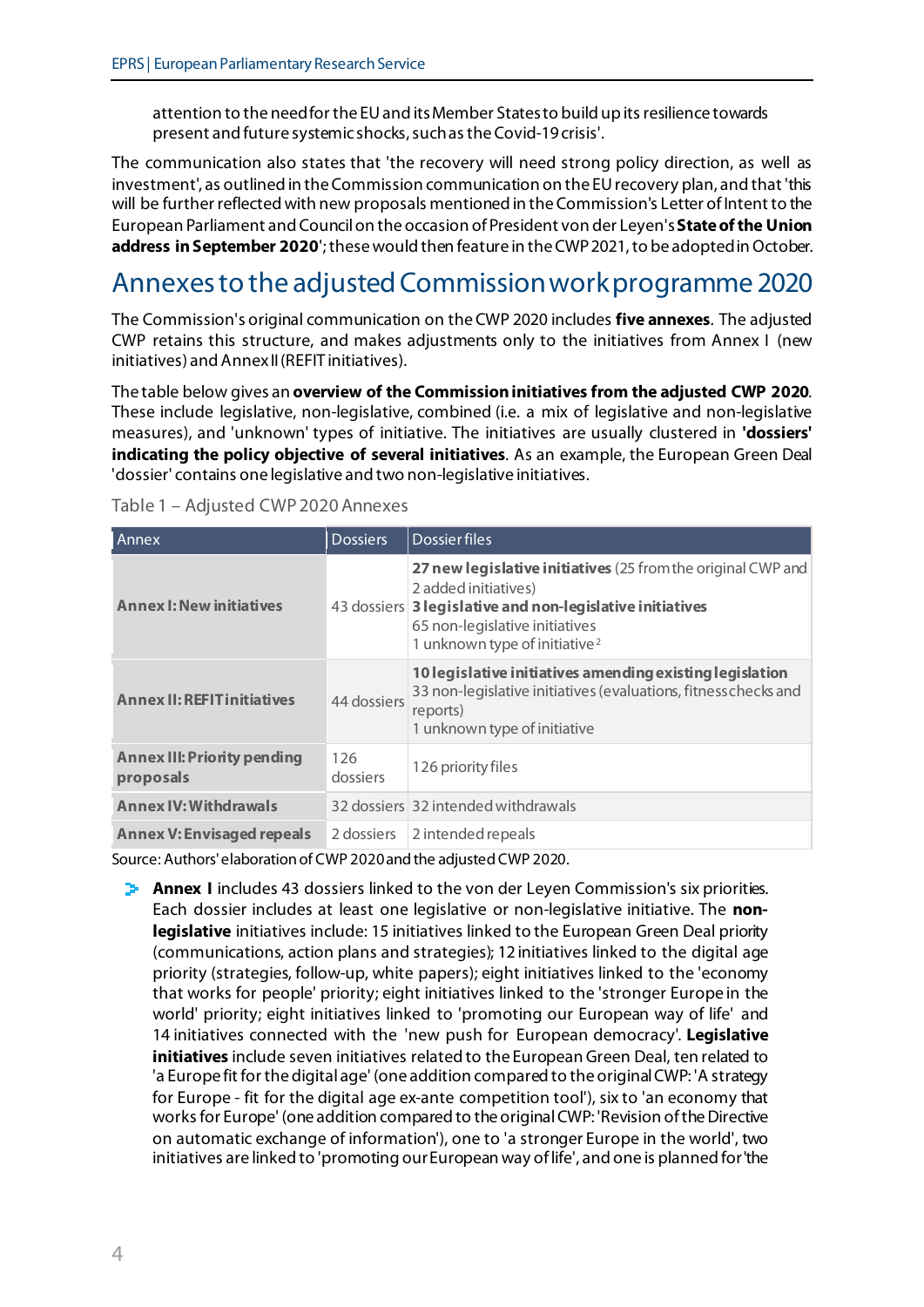new push for European democracy'. Furthermore, Annex I includes three legislative/non-legislative initiatives.

- **Annex II** includes 44 dossiers corresponding to 44 initiatives for regulatory simplification, including both legislative and non-legislative initiatives.Annex II is the same as in the original CWP – no initiative has been added. This annex announces 25 evaluations, 7 revisions, 4 fitness checks, 5 reviews, a report, a targeted modification and an extension of a regulation. In total, it includes **10 legislative initiatives**.
- **Annex III** includes 126 pending priority initiative files, of which 56 are related to the multiannual financial framework (MFF). The annex also contains a proposal fromthe High Representative of the Union for Foreign Affairs and Security Policy. The priority pending proposals are also divided according to the six von der Leyen Commission priorities.
- **In Annex IV**, the Commission provides a list of 32 pending legislative proposals that it intends to withdraw by July 2020. [3](#page-12-2) These proposals will be withdrawn because they are either obsolete (23), or because no agreement is envisaged (8), or both (1).
- The list of repeals included in **Annex V** only contains two files regarding existing legislation that the Commission plans to repeal. [4](#page-12-3)

# Focusing on Annexes I and II

As already noted, the **adjustments made** by the Commission do not appear to be significant, neither in terms of their scope nor in terms of the timing. **No planned initiative was cancelled**(and two legislative initiatives were added). The adjustments made generally involve **some delay, compared to the timing originally planned**.

#### Adjusted CWP 2020 Annex I

**Annex I** of the adjusted CWP includes 43 general dossiers – policy objectives structured according to the von der Leyen Commission's priorities presented in 2019. The actual number (93) of (legislative, non-legislative or 'mixed' legislative/non legislative) initiatives included in this annex is in fact twice as high. This difference is due to the fact that some of these dossiers include several individual legislative or non-legislative initiatives (see Table 1). The majority of the initiatives included in Annex1 are non-legislative initiatives (65). One new non-legislative initiative has been added in Annex I of the adjusted CWP (Tax good governance in the EU and beyond, linked to the 'economy that works for people'priority).

As for the **legislative initiatives**, Annex I includes a **total** of **27** legislative files: **25** from the **original CWP** 2020 and **2** initiatives **added in the adjusted CWP**. These are:

- $\blacktriangleright$  the ex-ante competition tool linked to the 'Europe fit for the digital age' priority;
- $\blacktriangleright$  the revision of the Directive on automatic exchange of information, linked to the 'economy that works for people'priority;

In three cases, the Commission envisages presenting both a legislative and a non-legislative initiative. These **'combined' initiatives** are:

- $\blacktriangleright$  'a new pact on migration and asylum' and accompanying legal proposals,
- $\blacktriangleright$  the action plan to fight tax evasion and to make taxation simple and easy,
- $\blacktriangleright$  'disinformation getting the facts right'/European democracy action plan.

In one case, the type of initiative is not specified at all (point 18, Annex I).

According to the adjusted CWP, **of 27 legislative initiatives from Annex I, a large majority (22) will be accompanied by an impact assessment**. Among the remaining five are: two already adopted legislative initiatives for which no impact assessment was provided (the Just Transition Fund and the European Climate Law), and three initiatives with no indication that an impact assessment will be provided (revision of the Directive on automatic exchange of information, the 8th environmental action programme, and the Agreement between EU and ACP countries). Of the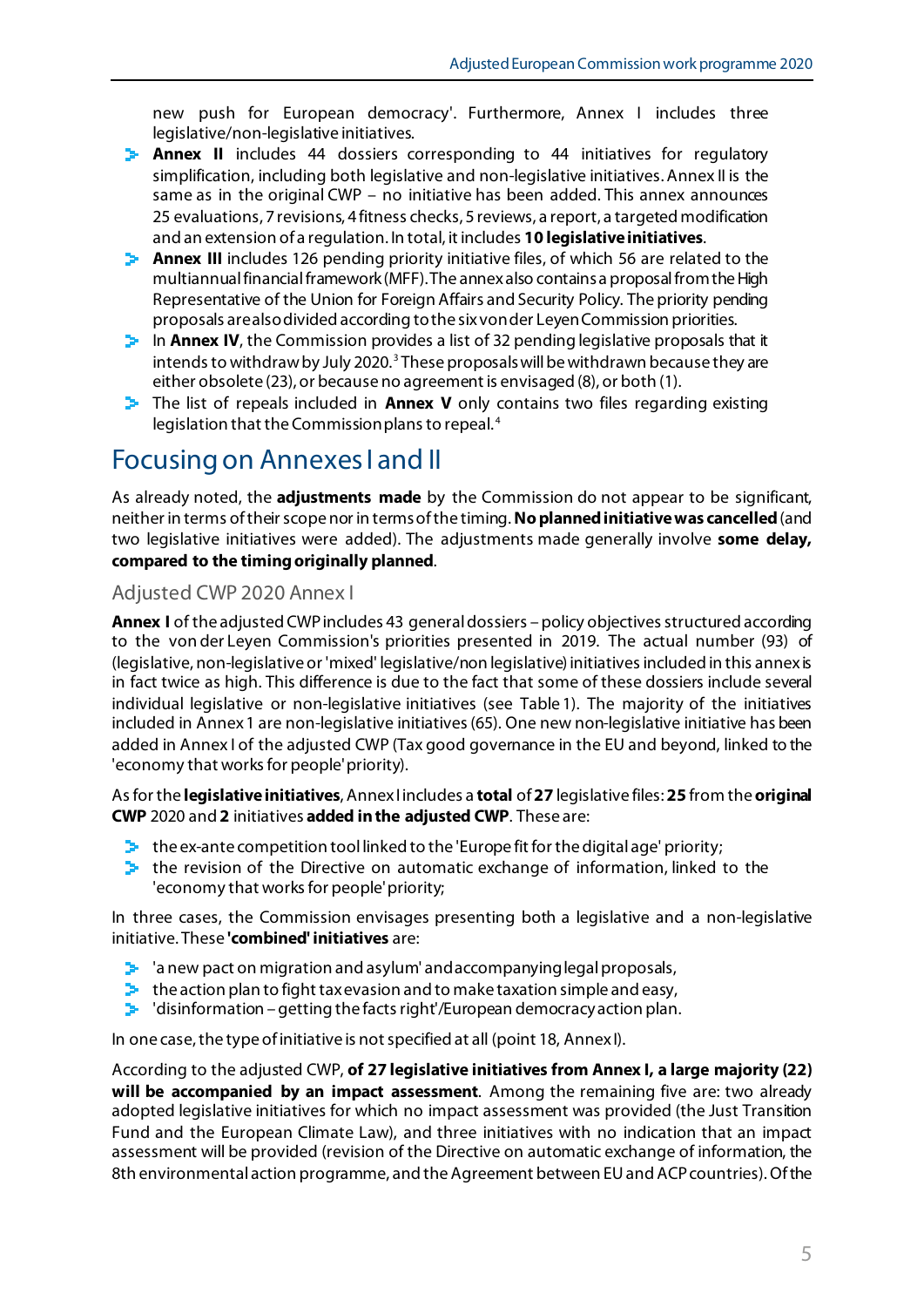three 'combined' legislative and non-legislative initiatives, two will be accompanied by an impact assessment, while for one ('a new pact on migration and asylum'), there is no indication that it will be accompanied by an impact assessment. Finally, it is interesting to note that one non-legislative initiative will be accompanied by an impact assessment (2030 climate target plan).

### Adjusted CWP 2020 Annex II

**Annex II** is also structured according to the von der Leyen Commission priorities. It includes **44 general dossiers**, the difference here being that each dossier includes only one initiative. AnnexII is however less explicit, compared to AnnexI, in terms of type of initiative (legislative or not), and timing of initiative. Although the type of the majority of the initiatives can be assumed in most cases, a clear indication of the legislative or non-legislative nature of each initiative would provide greater clarity in Annex II.

There appear to be **10 legislative initiatives in Annex II in total** (8 legislative initiatives and 2 additional legislative initiatives can be assumed, as they concern changes to existing legislation (initiatives 26 and 27).

As to whether these initiatives will be accompanied by an **impact assessment**, Annex II explicitly notes that **eight legislative initiatives (as well as one non legislative initiative) will be accompanied by an impact assessment.**

Not all initiatives included in the annexes are described in the same **level of detail in the CWP**. The content of the initiatives included in Annex II (REFIT) are generally more detailed than those included in Annex I. Some are rather general and do not allowdirect identification of the legislative act concerned, while other points provide a clear and specific reference to the legislation that is likely to be impacted by the Commission's legislative proposals, such as the majority of legislative initiatives included in Annex II.

Finally, it is pertinent to note that the general distinction between Annex I legislative initiatives ('new' initiatives) and Annex II legislative initiatives ('REFIT' initiatives, i.e. those revising/amending existing legislation) is not always followed through. Thus, Annex I('new' initiatives) includes several initiatives that will amend existing legislation and could have been more appropriately included in AnnexII ('REFIT' initiatives) – the review of the Directive on security of network and information systems (Annex I, point 12), for example. The CWP does not provide an explanation for this, although it might be assumed that Annex I might have higher political weight and corresponding visibility and might thus be chosen for the 'prominent' legislative initiatives.

# CWP disclaimer and timing of legislative proposals

# Disclaimer – Possibility of more (or fewer) initiatives than planned

The January communication on the original CWP 2020 stresses that the set of initiatives contained in the annexes is **neither exhaustive nor definitive**. It further notes that 'more challenges and opportunities will emerge over the course of the year and the Commission will be ready to act swiftly'. Indeed, this is exactly what happened – in its efforts to manage the crisis, the Commission had to act swiftly, address burning issues and thus readjust its original planning. Along the same lines,the adjusted CWP 2020 from May notes thatthe information provided 'is**indicative only and subject to change**' (although the 'disclaimer' from the adjusted CWP is more narrow in scope and refers essentially to possible changes in view of the future outcome of the impact assessment process, rather than the more 'general' disclaimer in the original CWP which refers to 'future challenges and opportunities').

Importantly, the CWP 2020, both in its original and adjusted version, does not exclude the possibility that the Commission may submit proposalsin addition to those announced. The reverse is also true, as it is possible that the Commission may decide not to submit a proposal included in the CWP 'in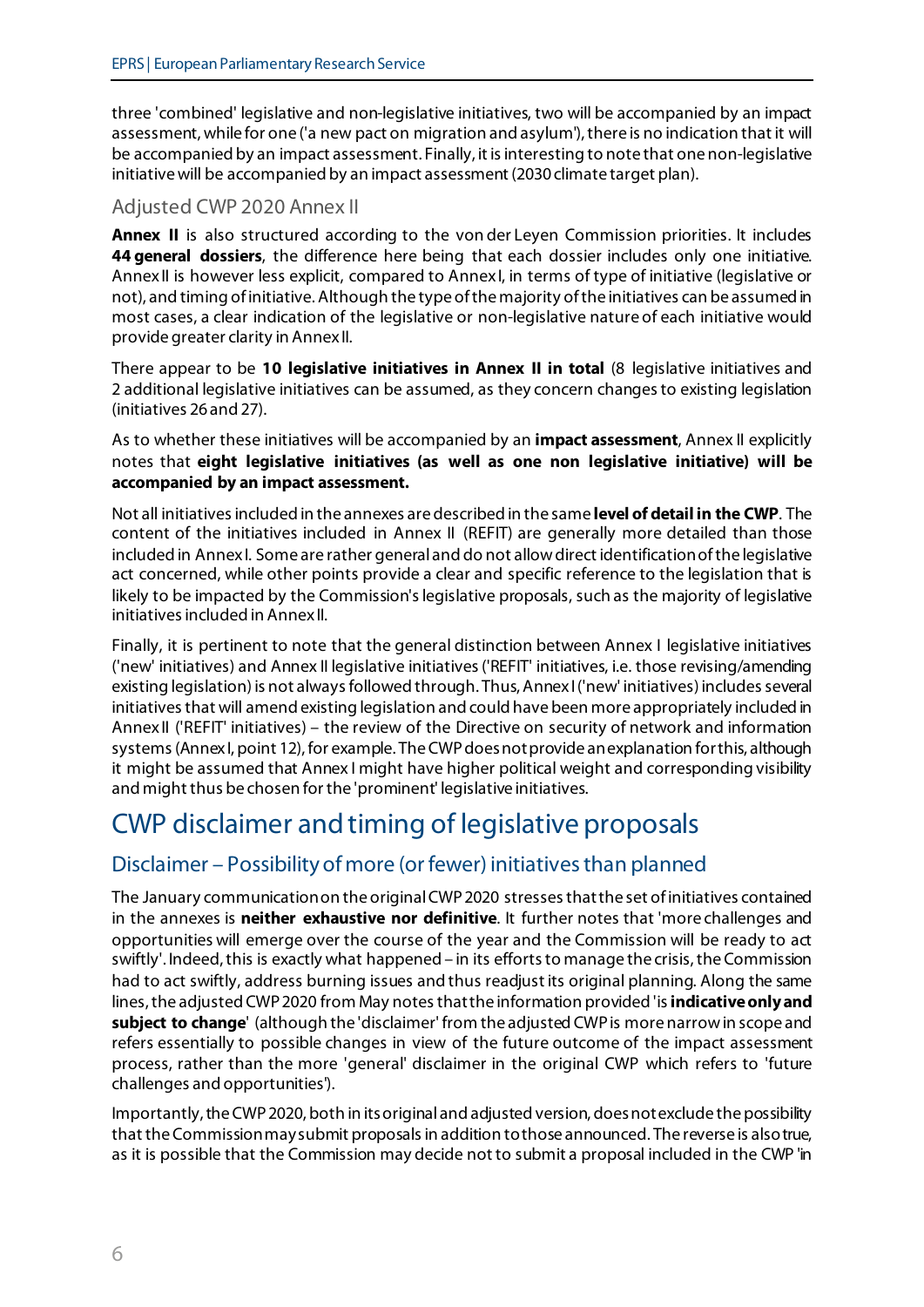view of the outcome of an impact assessment process' (e.g. the impact assessment might indicate that the 'no change' option is the best of several options considered).

A further uncertainty in Annex II is the Commission emphasis that Annex II sets out only the 'most significant revisions, evaluations and Fitness Checks'. [5](#page-12-4) It is therefore reasonable to conclude that additional revisions, evaluations and Fitness Checks may be presented during the year.

Neither Annex I nor Annex II of the CWP should therefore be taken as absolute in enumerating upcoming legislative initiatives.

Another uncertainty concerns the fact that the Commission does not consistently stipulate whether the planned REFIT initiative is **legislative or a non-legislative**. While Annex I provides clear information on this for most (although not all) initiatives, Annex II does not.

Finally, both the original and the adjusted CWP clearly state that the position of an initiative does not change the responsibilities set out in the mission letters sent to every Member of the College by President von der Leyen. [6](#page-12-5)

#### Timing – Some, although not significant, delays

As for the **timing of the initiatives**, Annex I includes more precise information of the timing for each of the initiatives (indicating the quarter of the year in which the initiative is expected, both the original and the adjusted quarter, so that delayscompared to the original planning are easy to spot, as well as the difference between the two). To the contrary, the timing of the Annex II initiatives is rather general, simply indicating that most initiatives will be (or have been) finalised by the end of 2020, with the exception of 11 to be finalised at a later stage (these are marked with asterisk in the adjusted CWP). These include sixlegislative initiatives, two ofwhich are delayed for a full year.

To gain a clear understanding of the timing of CWP initiatives, the information contained in AnnexII should be read together with additional Commission documents, such as tentative agendas for forthcoming Commission meetings, roadmaps or inception impact assessments. This, to a lesser degree, is also relevant for Annex linitiatives, as despite precise information given in Annex I on the timing of initiatives, changes are possible during the year.

As noted above, the **adjustments made by the Commission regarding both the scope and timing of the CWP do not appear to be significant**. In terms of scope, no planned initiative was cancelled. As noted in the adjusted CWP communication, 'the Commission is determined to deliver on the commitments made in its Work Programme'.

#### Details of adjustments to timing for Annex I and Annex II are as follows:

#### **Annex I** (new initiatives)

Out of a total of 93 initiatives in the original CWP Annex I,<sup>[7](#page-12-6)</sup> 25 have already been adopted<sup>[8](#page-12-7)</sup> and 39 initiatives retain their original timing. Some 29 initiatives have been delayed to later in 2020 or 2021. Among these, the majority (21) have been delayed by 1 quarter, while 7 have been delayed by 2 quarters and 1 initiative is delayed without indicating the quarter compared to the original timing. [9](#page-12-8)

Regarding **Annex I legislative initiatives only**, out of a total of 27 legislative files in Annex I, 4 initiatives have been delayed by 1 quarter and 4 by 2 quarters. Two of the legislative initiatives from Annex 1 have been adopted at the time of drafting this paper (European Climate Law and Just Transition Fund). The majority (15 legislative initiatives) retain theiroriginal timing. As noted earlier, two new legislative initiatives were added in the adjusted CWP Annex I.

As to the adjusted/current timing of the legislative initiatives, the Commission intends to submit 6 legislative proposals in the third quarter of 2020, 14 in the fourth quarter of 2020, 4 in the first quarter of 2021, and 1 in the second quarter of 2021. Finally, it plans to submit the three legislative and non-legislative proposals in 2020 – one in Q2 and two in Q4. [10](#page-12-9)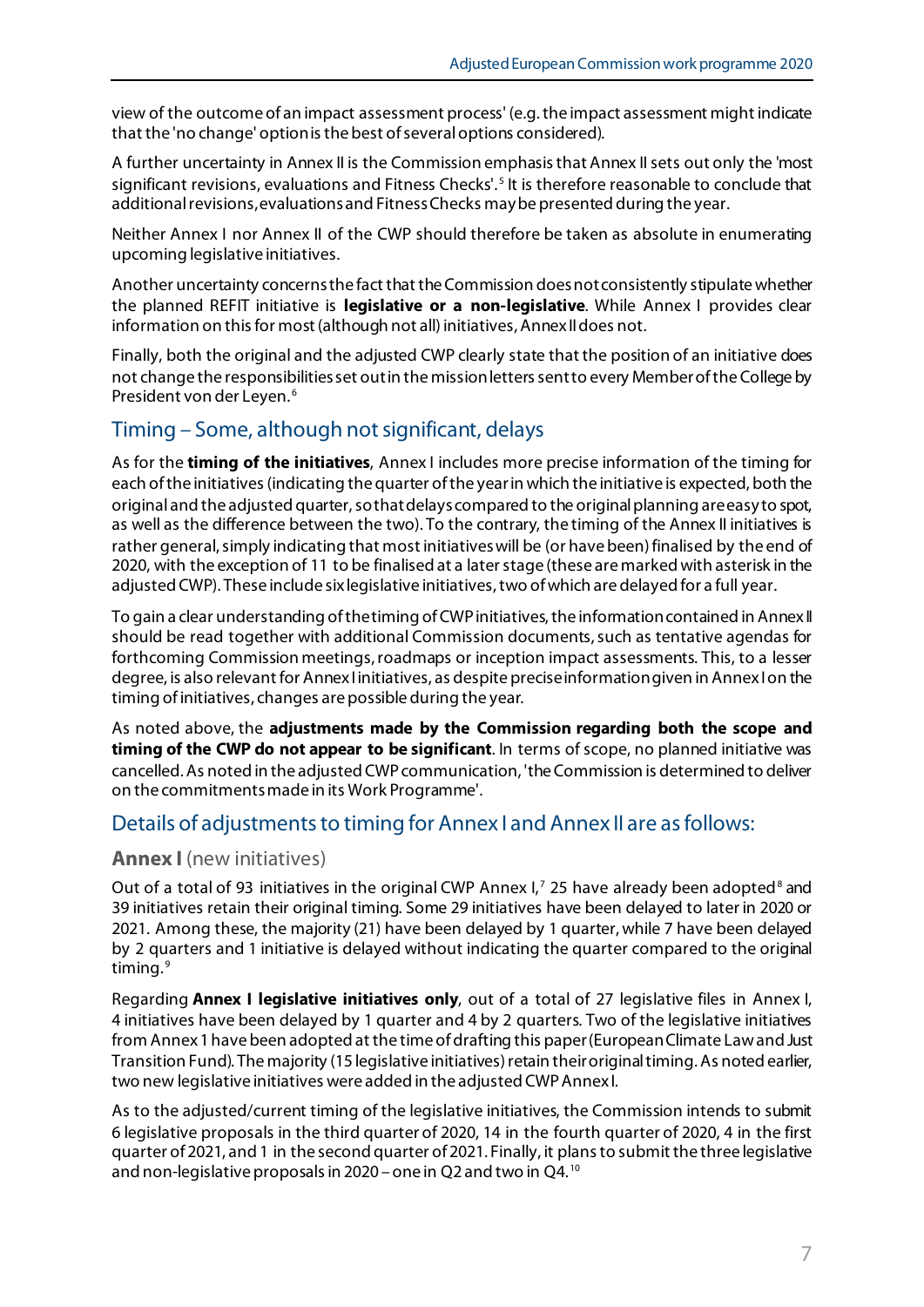# **Annex II** (REFIT, including significant revisions, evaluations and Fitness Checks)

As indicated above, unlike Annex I, the majority of the initiatives from Annex II do not include a specific date for intended submission of an initiative. Out of a total of 44 initiatives in Annex II, only 11 initiatives include timing. It is thus impossible to gauge possible future delaysfor most of the AnnexII files with any kind of certainty, except for these 11.

Concerning**Annex II legislative initiatives**, out of 10 legislative initiatives in Annex II, 6 have been delayed to 2021.Notably, the biggest delay across the adjusted CWP pertains to two Annex II files – review of Directive 2002/65/EC on the distance marketing of consumer financial services, and Uniform rounding rules (both originally planned for Q4 2020 and delayed to Q4 2021).

Table 2 shows the division of the legislative proposals for both Annex I and Annex II according to the quarter in which they should be proposed.

|          | Q1 2020 | Q2 2020     | Q3 2020 | Q4 2020   | 2021 |
|----------|---------|-------------|---------|-----------|------|
| Annex I  |         | $0(1)^{11}$ |         | $14^{12}$ |      |
| Annex II |         |             |         |           |      |

Table 2 – Chronological schedule for CWP 2020 legislative proposals

Source: EPRS.

Finally, three 'combined' legislative/non-legislative proposals are all expected in 2020 (Q3, Q4, Q4).[13](#page-12-12)

# Division of legislative initiatives by parliamentary committee

Analysis of the CWP shows that the intended legislative initiatives included in Annexes I and II do not cover all parliamentary committees. It seems that, on the basis of the CWP 2020, 13 parliamentary committeesare likely to address(or have addressed) legislative initiatives in 2020.

The annex to this briefing presents an overview of legislative initiatives included in Annexes Iand II of the CWP, provisionally divided by **parliamentary committee**. Needless to say, it is not always possible to determine with certainty which committee(s)will be responsible for which file. Thus, the **'committee' column** should be taken as a **very tentative indication**. Once the proposals are adopted by the Commission and are referred to the Parliament, the final decision will be subject to the official referral procedure, results of which might well differ from our tentative prediction. The difficulty is amplified by the fact that information on the scope of the future proposals is insufficient to allow for a more certain allocation of files per committee (the digital services act or the initiative on artificial intelligence for example).

Table 2 includes both the original timing for the legislative proposal and, where this has been changed, the adjusted timing (quarter in which the legislative proposal is expected to be submitted by the Commission).

# Overview of further reading

This section provides information about two types of European Parliamentary Research Service (EPRS) briefings which might be of interest to parliamentary committees (and their respective secretariats) in their consideration of the upcoming legislative proposals. These are: **initial appraisals of Commission impact assessments**, prepared by the Ex-Ante Impact Assessment Unit (IMPA), and **implementation appraisals**, prepared by the Ex-Post Evaluation Unit (EVAL) of the EPRS Directorate for Impact Assessment and European Added Value.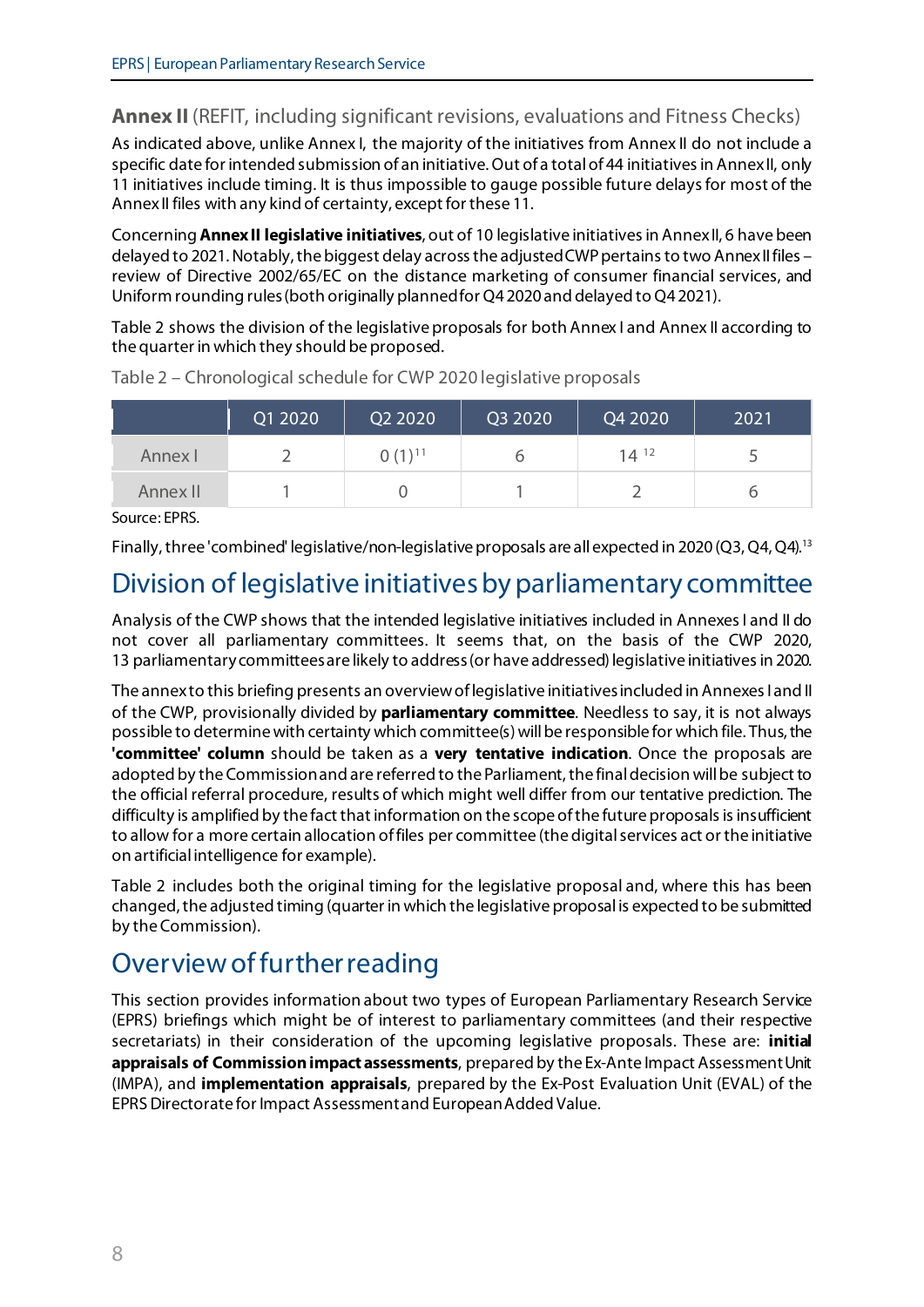### Initial appraisals of Commission impact assessments - ex-ante perspective

Initial appraisals of Commission impact assessments are pro-active briefings prepared by IMPA, which provide a concise (usually up to eight pages in length) critical **overview and analysis of the quality of the European Commission impact assessments** (IAs) accompanying the latter's legislative proposals. Initial appraisals check that certain quality criteria have been met and identify the basic methodological strengths and weaknesses of the Commission's text, in the light of its own better regulation guidelines and relevant European Parliament resolutions.

They are transmitted to the committee(s) responsible and the committee(s) for opinion, whenever possible, at the initial stages of the committees' consideration of the corresponding legislative proposal. In accordance with the Interinstitutional Agreement on Better Law-Making of 13 April2016, the European Parliament is committed to take full account of Commission IAs when considering the latter's legislative proposals. In this context, the initial appraisals of the Commission's impact assessments seek to support the informed and effective consideration of legislative proposals at committee stage by providing a focused and timely input, geared at promoting evidence-based policy-making. All initial appraisals are published and can be accessed on th[e Parliament's Think Tank website](https://www.europarl.europa.eu/thinktank/en/search.html?policyAreas=EXIMAS) (see a[n example\)](https://www.europarl.europa.eu/RegData/etudes/BRIE/2018/615649/EPRS_BRI(2018)615649_EN.pdf).

#### Implementation appraisals - ex-post perspective

Implementation appraisals are pro-active briefings prepared by EVAL, providing **overview and analysis** of **the operation of existing EU legislation**. Implementation appraisals thus cover only those initiatives from CWP that revise existing legislation (excluding legislative proposals that do not amend existing EU legislation, i.e. entirely new EU legislation).

Implementation appraisals are primarily intended to support parliamentary committees in their detailed consideration of legislative proposals amending existing EU legislation. Specifically, their aim is to provide an overview and analysis of publicly available sources on the implementation, application and effectiveness of a piece of EU legislation throughout the various stages of the policy cycle. Sources used include – but are not limited to – published reports, communications and studies coming from the European institutions, European agencies and advisory bodies, as well as accessible documents from various external stakeholders, including national parliaments or European citizens.

Thus, implementation appraisals cover, as a rule, those legislative proposals included in the CWP submitted as part of the Commission's regulatory fitness and performance (REFIT) programme (essentially, revisions of existing legislation). Given that some of the 'new' initiatives from AnnexI also include some revision to existing legislation, implementation appraisals can also cover legislation from Annex I.

The overall aim is to provide implementation appraisals for most CWP initiatives that revise/amend existing legislation, and certainly for those legislative initiatives that constitute legislative priorities in a given year.

Implementation appraisals are intended to be published before the legislative proposal reaches Parliament or, at the latest, before the parliamentary committee responsible starts its consideration of a legislative proposal. All implementation appraisals are publicly accessible on th[e Parliament's](https://www.europarl.europa.eu/thinktank/en/home.html)  [Think Tank website](https://www.europarl.europa.eu/thinktank/en/home.html) (see a[n example\)](https://www.europarl.europa.eu/RegData/etudes/BRIE/2017/603261/EPRS_BRI(2017)603261_EN.pdf).

Finally, publications that might be of interest to committees in their consideration of forthcoming CWP proposals on Parliament's Think Tank website include [legislation in progress](https://epthinktank.eu/eu-legislation-in-progress/) briefings, the [legislative train schedule,](https://www.europarl.europa.eu/legislative-train/) and topical publications (for example on the [digital services act\)](https://www.europarl.europa.eu/RegData/etudes/IDAN/2020/649404/EPRS_IDA(2020)649404_EN.pdf).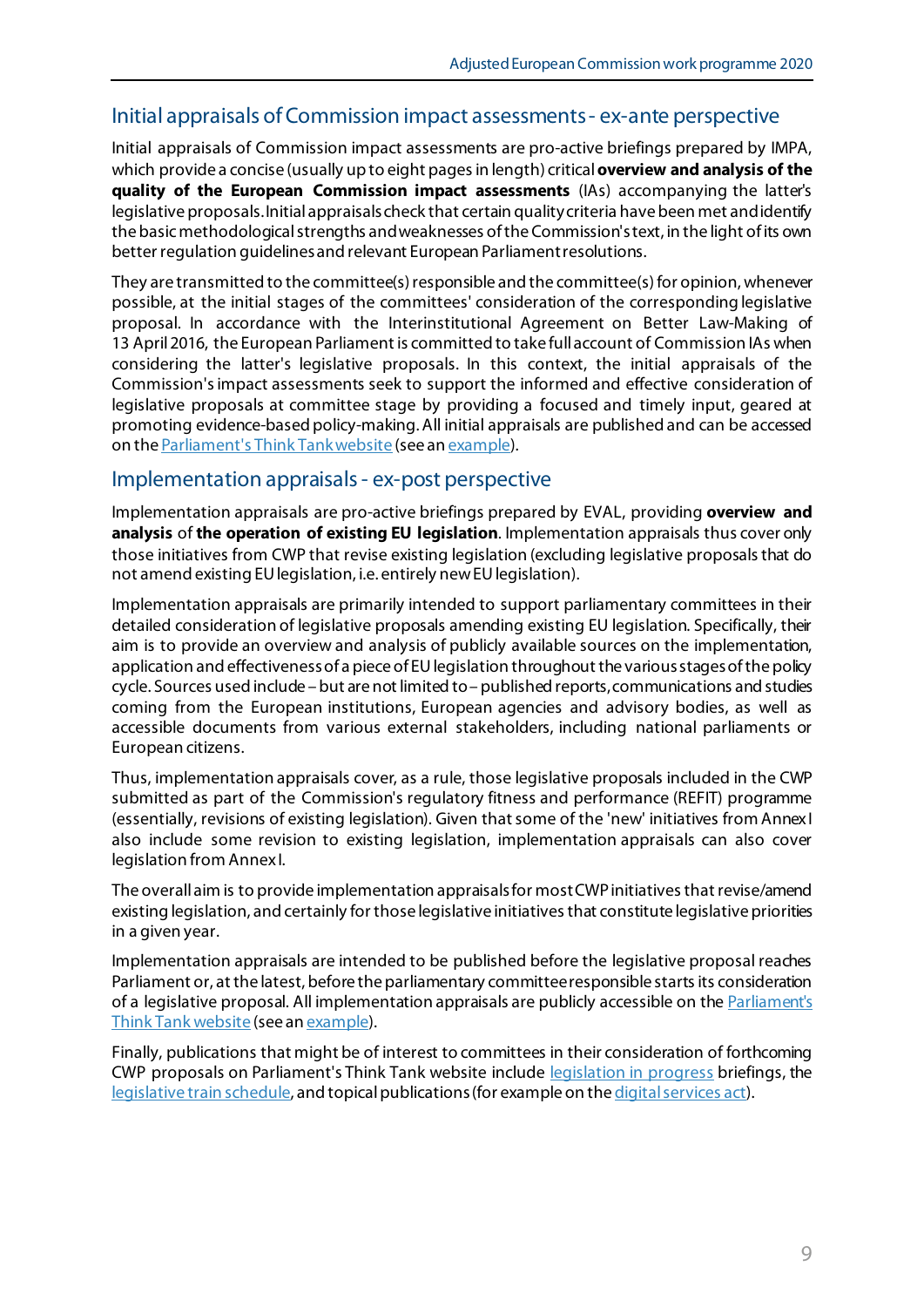# Conclusion

It is self-evident that the European Commission's extraordinary efforts to tackle the Covid-19 pandemic have consequences for the execution of a work programme planned before the pandemic. Our analysis shows that the Commission's **adjustments on both the scope and timing of the CWP do not appear to be significant**. In terms of scope, **no planned initiative was cancelled** (and two legislative initiatives have been added). Adjustments to the timing generally involve **some delay compared to the original plan** (usually one to two quarterslater).

**Annex I** –Of the **25 originally planned legislative initiatives from Annex I, as many as 15 retain their original timing**, while 4 initiatives have been delayed by 1 quarter and 4 by 2 quarters. Two of the legislative initiatives from Annex I have been adopted at the time of drafting this paper (European Climate Law and Just Transition Fund).

**Annex II** – The picture is somewhat different for REFIT initiatives in Annex II (which include revisions of existing legislation). Here, **of 10 legislative initiatives originally planned for 2020, 6 are delayed to 2021**. Notably, the biggest delay across the adjusted CWP pertains to two Annex II files (review of Directive 2002/65/EC on the distance marketing of consumer financial services, and Uniform rounding rules, both originally planned for Q4 2020 and delayed to Q4 2021).

Based on the adjusted CWP, it appears that the Commission will present (or has presented) **26 legislative proposals in 2020: 3 legislative proposals in Q1, 0 in Q2, 7 in Q3 and 16 in Q4**.

These legislative initiatives are likely to be delivered to at least 13 parliamentary committees, as presented in the first column of the Annex to this briefing. However, it is not always possible to determine with certainty which committee(s) will be responsible for which file, **the 'committee' column of the chart** should be taken as a **very tentative indication**.

EPRS will provide (to the extent possible given time and resource constraints) parliamentary committees with two types of publications of possible interest in their consideration of CWP legislative proposals in 2020: **initial appraisals of Commission impact assessments**, prepared by the IMPA unit, and **implementation appraisals**, prepared by the EVAL unit.

Finally, the CWP 2020 contains only a general indication ofthe substance of forthcoming proposals. To obtain the full picture of any initiative included, additional information must be gleaned from other European Commission documents. Furthermore, the list of initiatives contained in the annexes is **neither exhaustive nor definitive** and may, as we have just seen, be adjusted later to fit changing circumstances.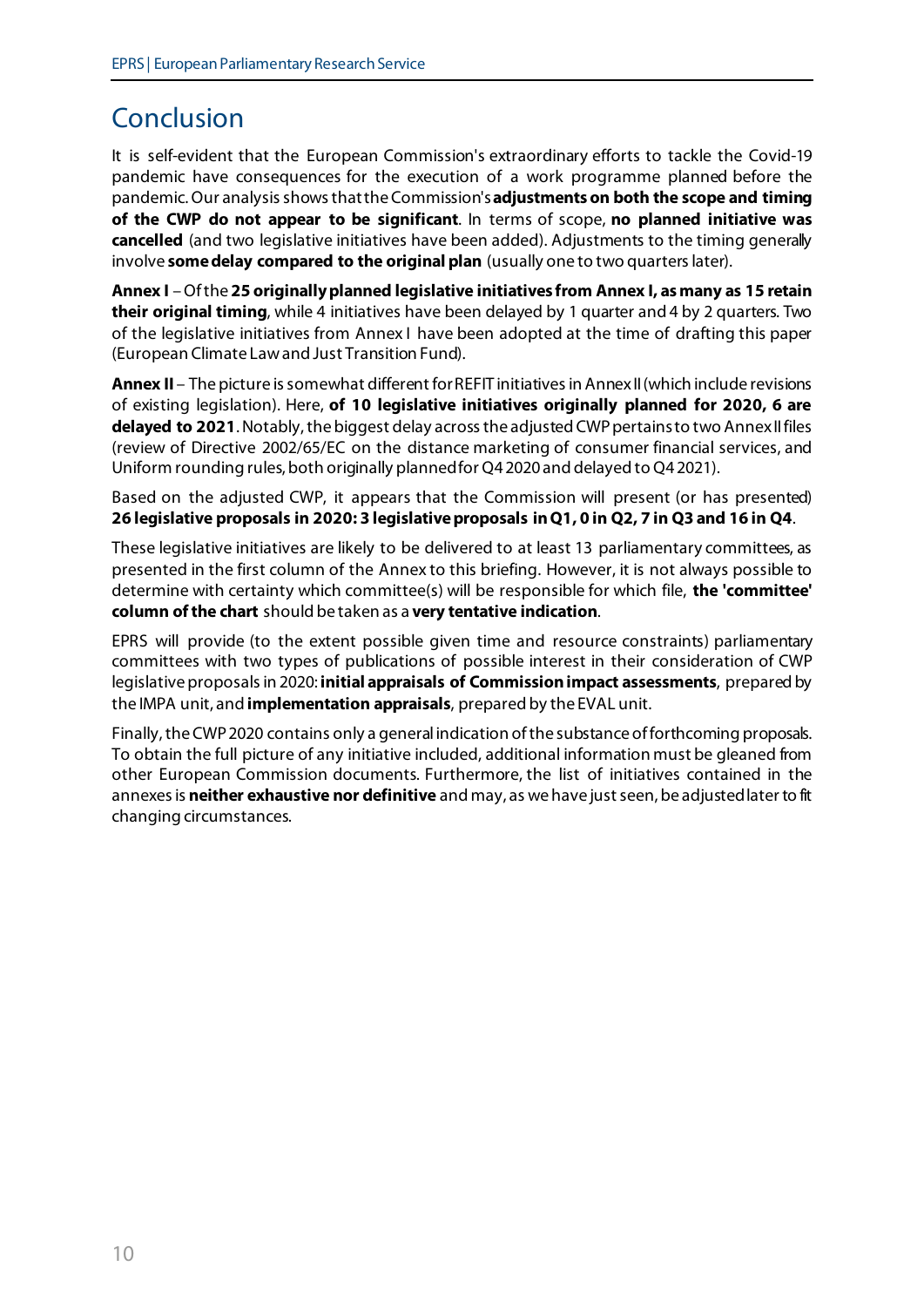## Annex: Division of legislative files in the adjusted CWP 2020 by parliamentary committee

- **For committee assigned, see division of legislative initiatives by parliamentary** committee above.
- **Presentation refers to the date given in the adjusted CWP 2020 for the submission of the** legislative proposal. The first date indicates the timing planned in the original CWP in January 2020, and the second the delayed timing from the May 2020 adjusted CWP.
- $\triangleright$  N (new initiatives) legislative initiative included in Annex I of the adjusted CWP
- $\triangleright$  R (REFIT) legislative initiative included in Annex II of the adjusted CWP

| Committee<br>(tentative) | Expected legislative initiative                                                                                               | Presentation<br>(Quarter) | Assumed type<br>of initiative | Impact assessment<br>indicated |
|--------------------------|-------------------------------------------------------------------------------------------------------------------------------|---------------------------|-------------------------------|--------------------------------|
| <b>DEVE</b>              | Signature and conclusion of the Agreement<br>between the EU and the countries of Africa,<br>the Caribbean and the Pacific (N) | Q3 2020                   | New initiative                | NO <sup>14</sup>               |
| <b>ECON/FISC</b>         | Action plan to fight tax evasion and to<br>make taxation simple and easy (legislative<br>and non-legislative) (N)             | Q22020 ><br>Q3 2020       | New initiative                | <b>YES</b>                     |
| <b>ECON/FISC</b>         | Revision of the Directive on automatic<br>exchange of information<br>(new/May 2020) (N)                                       | Q3 2020                   | Existing<br>legislation       | <b>NO</b>                      |
| <b>ECON</b>              | Review of the Capital Requirements<br>legislation (N)                                                                         | Q2 2020-> Q4<br>2020      | Existing<br>legislation       | <b>YES</b>                     |
| <b>ECON</b>              | Proposal on crypto assets (N)                                                                                                 | Q3 2020                   | New initiative                | <b>YES</b>                     |
| <b>ECON</b>              | Review of the regulatory frameworkfor<br>investment firms and market operators<br>(MiFID II and MiFIR) (N)                    | Q3 2020                   | Existing<br>legislation       | <b>YES</b>                     |
| <b>ECON</b>              | Cross-sectoral financial services act on<br>operational and cyber resilience (N)                                              | Q3 2020                   | New initiative                | <b>YES</b>                     |
| <b>ECON</b>              | Review of the Benchmark Regulation (N)                                                                                        | Q3 2020                   | Existing<br>legislation       | <b>YES</b>                     |
| <b>ECON</b>              | Uniform rounding rules (R)                                                                                                    | Q42020 > Q4<br>2021       | Existing<br>legislation       | <b>YES</b>                     |
| <b>ECON</b>              | A strategy for a Europe fit for the digital<br>age - ex-ante competition tool<br>(new/May 2020) (N)                           | Q4 2020                   | New initiative                | <b>YES</b>                     |
| <b>EMPL/ECON</b>         | European unemployment reinsurance<br>scheme (N)                                                                               | Q4 2020                   | New initiative <sup>15</sup>  | <b>YES</b>                     |
| <b>ENVI</b>              | European climate law enshrining the 2050<br>climate neutrality objective (N)                                                  | Q1 2020<br>adopted        | New initiative                | <b>NO</b>                      |
| <b>ENVI</b>              | 8th environmental action programme (N)                                                                                        | Q2 2020-><br>Q4 2020      | New initiative <sup>16</sup>  | <b>NO</b>                      |
| <b>ENVI/IMCO</b>         | Revision of the EU Battery Directive (R)                                                                                      | Q4 2020                   | Existing<br>legislation       | <b>YES</b>                     |
| <b>FEMM</b>              | Binding pay transparency measures                                                                                             | Q4 2020                   | New initiative                | <b>YES</b>                     |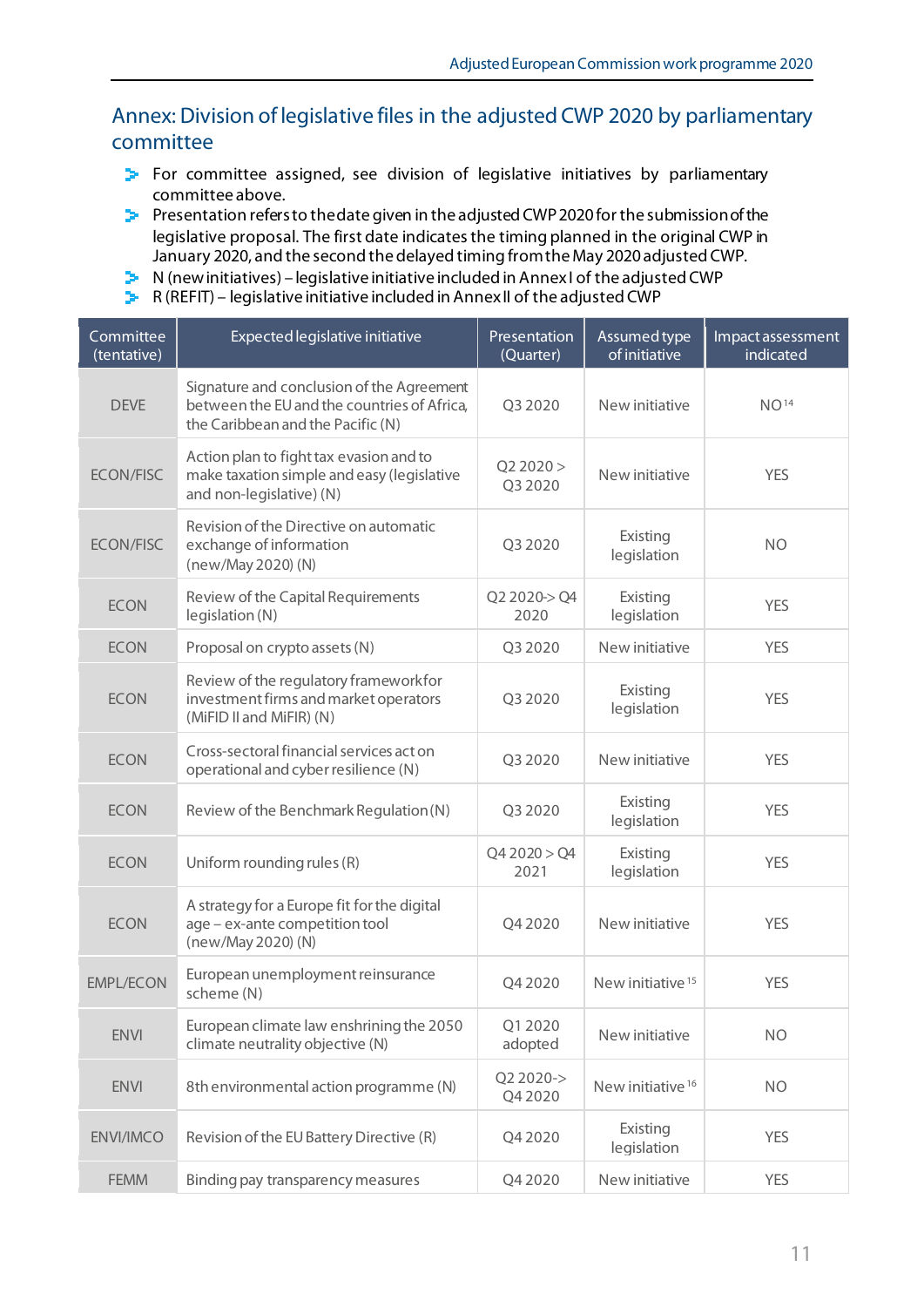| Committee<br>(tentative)  | Expected legislative initiative                                                                                                        | Presentation<br>(Quarter)       | Assumed type<br>of initiative | Impact assessment<br>indicated |
|---------------------------|----------------------------------------------------------------------------------------------------------------------------------------|---------------------------------|-------------------------------|--------------------------------|
|                           | following European gender equality<br>strategy (N)                                                                                     |                                 |                               |                                |
| <b>IMCO</b>               | Empowering the consumer for the green<br>transition (N)                                                                                | Q4 2020-><br>Q2 2021            | New initiative <sup>17</sup>  | <b>YES</b>                     |
| <b>IMCO</b>               | Commission proposal to review Directive<br>2002/65/EC on the distance marketing of<br>consumer financial services (R)                  | Q42020 > Q4<br>2021             | Existing<br>legislation       | <b>YES</b>                     |
| <b>IMCO</b>               | Revision of the General Product Safety<br>Directive 2001/95/E(R)                                                                       | Q42020 > Q1<br>2021             | Existing<br>legislation       | <b>YES</b>                     |
| <b>IMCO</b>               | Review of the Directive on security of<br>network and information systems (NIS<br>Directive) (N)                                       | Q4 2020                         | Existing<br>legislation       | <b>YES</b>                     |
| <b>IMCO</b>               | Proposal on customs single window (N)                                                                                                  | Q3 2020 ><br>Q4-2020            | New initiative                | <b>YES</b>                     |
| <b>IMCO</b>               | Consortia Block Exemption Regulation (R) <sup>18</sup>                                                                                 | Q2 2020 > Q1<br>2020<br>adopted | Existing<br>legislation       | <b>NO</b>                      |
| <b>IMCO</b>               | Targeted modification of the General Block<br>Exemption (Commission) Regulation (R)                                                    | Q3 2020                         | Existing<br>legislation       | <b>NO</b>                      |
| <b>IMCO</b>               | Common chargers for mobile phones and<br>similar devices (N)                                                                           | Q3 2020 ><br>Q1 2021            | New initiative                | <b>YES</b>                     |
| <b>ITRE</b>               | Review of the Roaming Regulation (N)                                                                                                   | Q42020 ><br>Q1 2021             | Existing<br>legislation       | <b>YES</b>                     |
| <b>ITRE</b>               | Revision of the Trans-European Energy<br>Networks (TEN-E) Regulation (R)                                                               | Q4 2020                         | Existing<br>legislation       | <b>YES</b>                     |
| ITRE/JURI/<br><b>LIBE</b> | Follow-up to the white paper on artificial<br>intelligence, including on safety, liability,<br>fundamental rights and data (N)         | Q4 2020 > Q1<br>2021            | New initiative                | <b>YES</b>                     |
| <b>JURI</b>               | Review of the Non-Financial Reporting<br>Directive (N)                                                                                 | Q42020 ><br>Q1 2021             | Existing<br>legislation       | <b>YES</b>                     |
| <b>JURI/IMCO</b>          | Revision of the Machinery Directive<br>2006/42/EC(R)                                                                                   | Q42020 > Q1<br>2021             | Existing<br>legislation       | <b>YES</b>                     |
| <b>JURI/IMCO</b>          | Commission proposal to review Directive<br>2008/48/EC on credit agreement for<br>consumers (R)                                         | Q42020 > Q2<br>2021             | Existing<br>legislation       | <b>YES</b>                     |
| <b>JURI/IMCO</b>          | Digital services act (N)                                                                                                               | Q4 2020                         | New initiative <sup>19</sup>  | <b>YES</b>                     |
| <b>LIBE</b>               | Disinformation - getting the facts right<br>(new/May 2020)/European democracy<br>action plan (legislative and non-<br>legislative) (N) | Q2 2020/<br>Q4 2020             | New initiative                | <b>YES</b>                     |
| <b>LIBE</b>               | Proposal for additional measures on critical<br>infrastructure protection (N)                                                          | Q4 2020                         | Existing<br>legislation       | <b>YES</b>                     |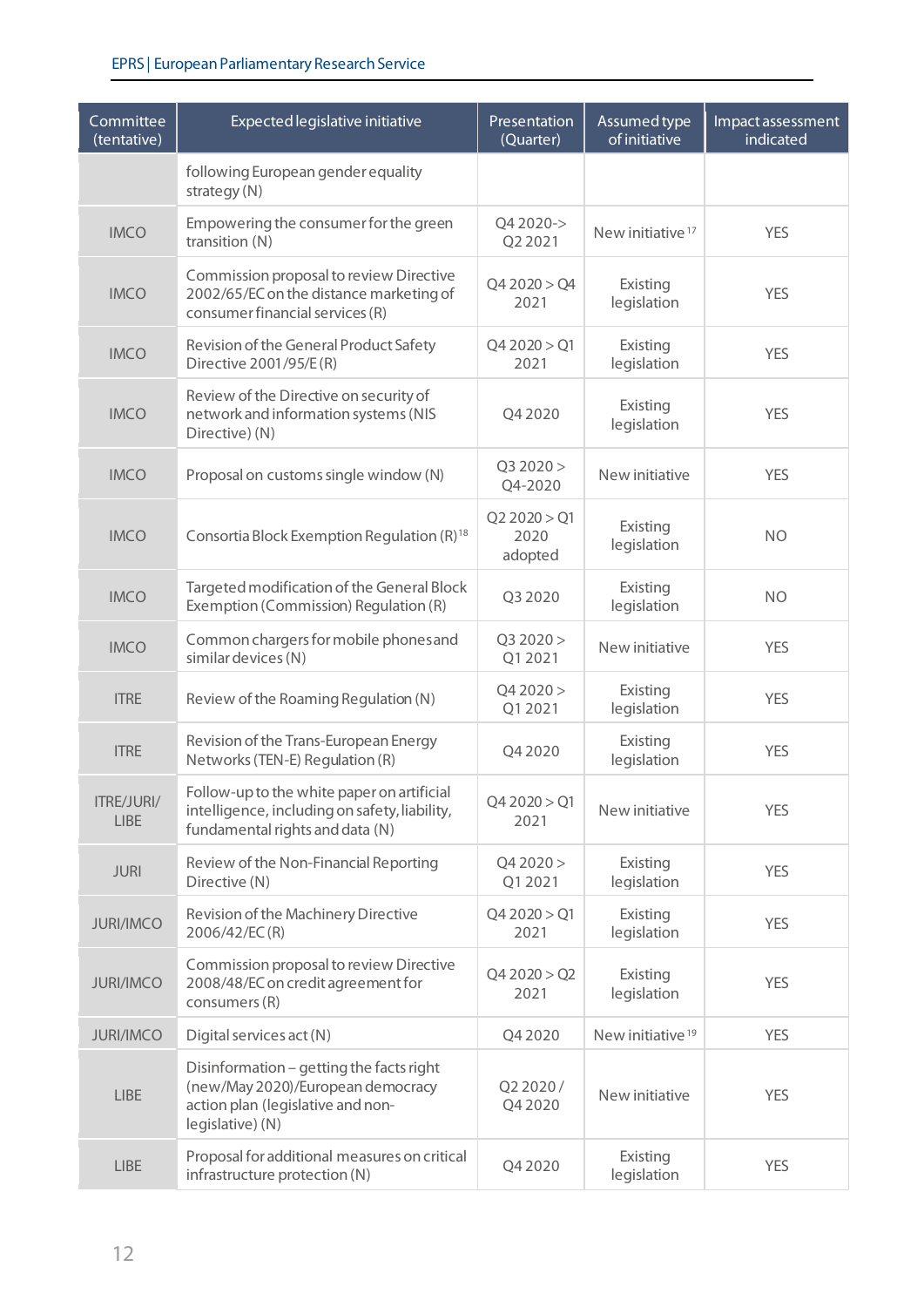#### Adjusted European Commission work programme 2020

<span id="page-12-15"></span><span id="page-12-14"></span><span id="page-12-13"></span><span id="page-12-12"></span><span id="page-12-11"></span><span id="page-12-10"></span><span id="page-12-9"></span><span id="page-12-8"></span>

| Committee<br>(tentative) | Expected legislative initiative                                                                                   | <b>Presentation</b><br>(Quarter) | Assumed type<br>of initiative | Impact assessment<br>indicated |
|--------------------------|-------------------------------------------------------------------------------------------------------------------|----------------------------------|-------------------------------|--------------------------------|
| <b>LIBE</b>              | A new pact on migration and asylum and<br>accompanying legal proposals (legislative<br>and non-legislative) (N)   | Q1 2020 > Q2<br>2020             | Unknown                       | <b>NO</b>                      |
| <b>LIBE</b>              | Strengthening of Europol's mandate (N)                                                                            | Q4 2020                          | Existing<br>legislation       | <b>YFS</b>                     |
| <b>PECH</b>              | Revision of the Marketing Standards<br>Regulation applicable to fishery and<br>aquaculture products in the EU (R) | Q4 2020 > Q1<br>2021             | Existing<br>legislation       | <b>YFS</b>                     |
| <b>REGI</b>              | Just Transition Fund (N)                                                                                          | 01 20 20<br>adopted              | New initiative                | <b>NO</b>                      |
| <b>TRAN</b>              | Revision of airport charges (N)                                                                                   | Q4 2020                          | Existing<br>legislation       | <b>YFS</b>                     |
| <b>TRAN</b>              | Revision of the provision of air services (N)                                                                     | O <sub>4</sub> 2020              | Existing<br>legislation       | <b>YES</b>                     |
| <b>TRAN/ENVI</b>         | FuelEU maritime - green European<br>maritime space (N)                                                            | Q4 2020                          | New initiative                | <b>YFS</b>                     |
| <b>TRAN/ENVI</b>         | ReFuelEU aviation – sustainable aviation<br>fuels $(N)$                                                           | O4 2020                          | New initiative                | <b>YES</b>                     |

### <span id="page-12-18"></span><span id="page-12-17"></span><span id="page-12-16"></span>**ENDNOTES**

- <span id="page-12-0"></span>In its communication on the CWP, the Commission announced it would develop a new instrument based on the 'one in, one out' approach that would 'ensure that newly introduced administrative burdens are offset by relieving people and businesses – notably SMEs – of equivalent administrative costs at EU level in the same policy area' (COM(2020) 37 final, pp. 9-10). Further information could be expected in the forthcoming communication on better regulation.
- <span id="page-12-1"></span><sup>2</sup> Fair minimum wages for workers in the EU (Annex I, point 18).
- <span id="page-12-2"></span><sup>3</sup> The intended withdrawals include legislative proposals for 16 regulations, 12 Council decisions, and 4 directives. The priority areas most concerned are: the European Green Deal, with 15 intended withdrawals, and 'a stronger Europe in the world', with 9 intended withdrawals.
- <span id="page-12-3"></span><sup>4</sup> The planned repeals are from the transport and taxation policy areas.
- <span id="page-12-4"></span><sup>5</sup> See the adjusted CWP – COM(2020)440, Annex II, p. 6, footnote 3.
- <span id="page-12-5"></span><sup>6</sup> Original CWP – COM(2020) 37 final, p. 2., and the adjusted CWP – COM(2020)440, p.2.
- <span id="page-12-6"></span> $<sup>7</sup>$  The figure 93 indicates the number of legislative, non-legislative and 'combined' legislative and non-legislative</sup> initiatives from Annex I in the original CWP. Note that three further initiatives were introduced to Annex I in the adjusted CWP (two new legislative initiatives and one new non-legislative initiative). Table 1 therefore includes 96 initiatives under Annex I.
- <span id="page-12-7"></span>Note that the 25 adopted initiatives include two unique cases. The first concerns the 'European unemployment reinsurance scheme' (EURS) initiative, planned for Q4 (legislative initiative, Annex I, point 18). The adjusted CWP notes that a 'temporary instrument' relating to this planned initiative has been adopted ('SURE' adopted in Q2). We include 'SURE' among the 25 adopted initiatives. However, the legal basis for the 'SURE' proposal is Article 122 TFEU (exceptional temporary response to the Covid-19 crisis), and the originally planned initiative is yet to be adopted in Q4. The second case concerns the planned 'Stepping up our engagement with the Western Balkans – the Commission's contribution to the Western Balkans Summit' initiative (non-legislative, Annex I, point 27). Originally planned for Q2, its 'timetable' is now split between 'adopted' and 'Q4 2020'. We include this initiative among the 25 adopted initiatives, while noting that the remaining part of the initiative has been delayed to Q4.